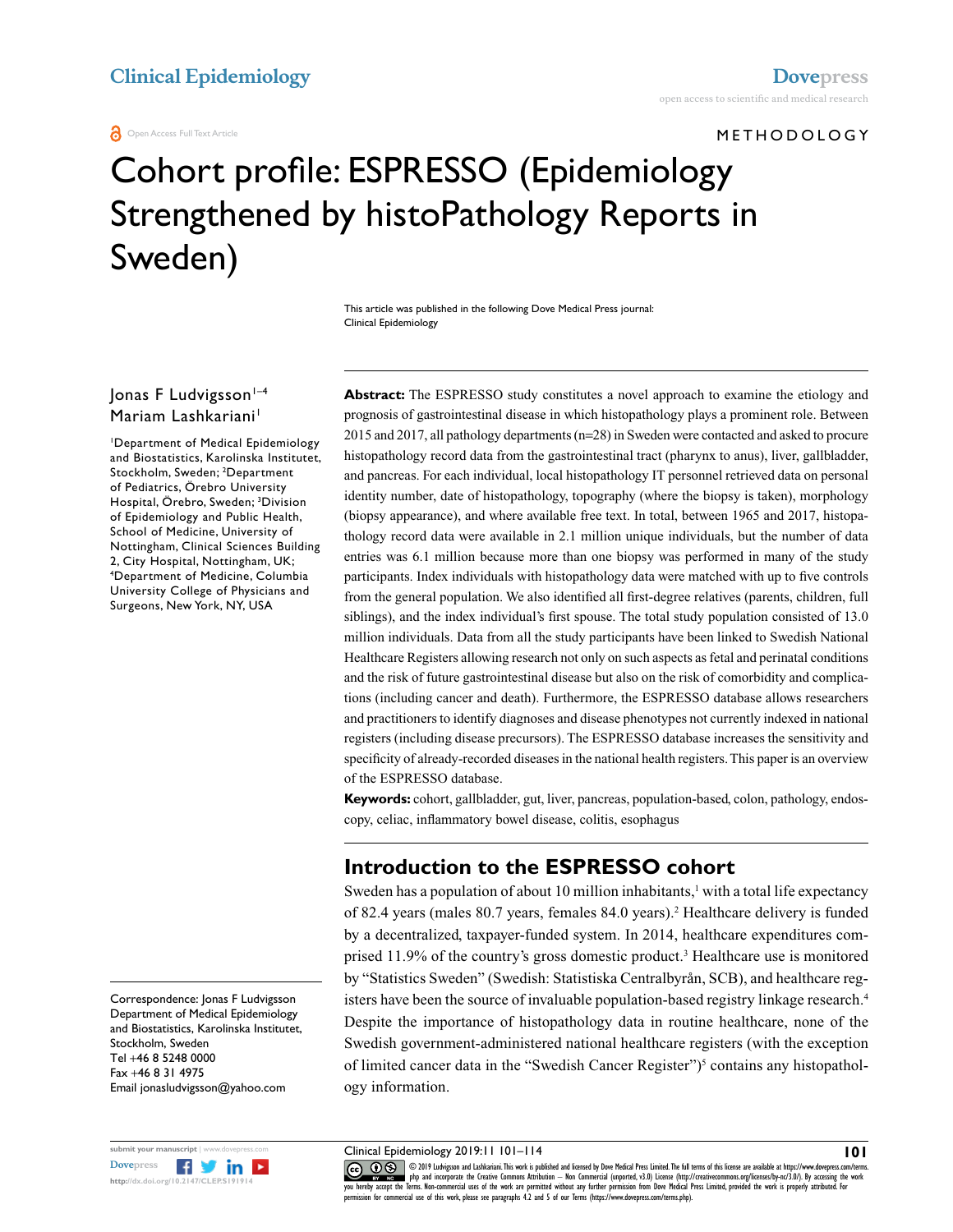From 2004 to 2007, the principal investigator (JFL) of the ESPRESSO database published several scientific papers on coeliac disease<sup>6–8</sup> using relevant International Classification of Disease (ICD) codes in the Swedish Inpatient Register.9 However, it soon became evident that using inpatient data for the identification of coeliac disease jeopardized overestimating the risk of complications given that coeliac patients admitted to hospital represent individuals with a more severe disease (selection bias)<sup>10</sup> than the average patient.<sup>11,12</sup>

We therefore hypothesized that small intestinal biopsy record data might help to identify individuals with coeliac disease, and furthermore, are more representative of all patients with coeliac disease. Between 2006 and 2008, all Swedish pathology departments (n=28) were contacted and consented to export data for a histopathology-based coeliac database. An important characteristic of this coeliac database is that it contains information on inflammation and "normal mucosa"13,14 – phenotypes that lack ICD codes and therefore cannot be identified through national healthcare registers – but the database also enabled us to identify patients with coeliac disease who healed over time (mucosal healing)<sup>15,16</sup> (first biopsy with villous atrophy, but the second biopsy showed no persistent villous atrophy).

It has become clear over the years that research on other gastrointestinal diseases (eg, microscopic colitis and fatty liver disease) may also benefit from histopathology data. Accordingly, between October 12, 2015, and April 10, 2017, we collected all gastrointestinal histopathology report data from the 28 Swedish pathology departments.

### Data collection

In Sweden, gastrointestinal biopsies and surgical specimens are classified according to the SnoMed classification system. SnoMed (or SnoMed CT) is a multilingual clinical healthcare terminology (<http://www.ihtsdo.org/snomed-ct/>) that was jointly developed by the National Health Service (NHS) in England and the College of American Pathologists.

To minimize heterogeneity due to different reporting from individual pathology departments and to ensure that standard information was delivered from each centre, JFL in 2015 contacted the two companies that deliver the technical systems needed for SnoMed recording and storage in Sweden, namely "CompuGroup Medical" (system platform: "Analytix") and "Tieto-Enator" (system platform: "Sympathy"). Together with these companies, JFL constructed a dedicated structured query language (SQL) question, which was then delivered as part of an update of the Analytix and Sympathy systems. This SQL question enabled local users to perform the search automatically, with a predefined search algorithm (roughly "the gastrointestinal tract including the liver, gallbladder, and pancreas" up until the date of search).

The algorithm was distributed in 2015, but because of local requirements (including a specific request for locally tailored research applications), the search was delayed and performed in most pathology departments in 2016 (up until April 10, 2017). All Swedish pathology departments contributed data (percentages of all biopsies from Sweden are reported within brackets): Borås (contributed 1.95% of all gastrointestinal histopathology reports in Sweden), Eskilstuna (1.56%), Falun (2.96%), Gävle (2.14%), Halmstad (2.03%), Jönköping (3.28%), Kalmar (2.30%), Karlskrona (1.42%), Karlstad (3.31%), Medilab (Stockholm) (11.43%), St Göran Hospital (1.51%), Göteborg (6.61%), Lund-Malmö-Helsingborg-Kristianstad (14.14%), Skövde (3.27%), Stockholm (12.89%), Sunderbyn (1.98%), Sundsvall (1.65%), Trollhättan (2.69%), Umeå (4.57%), Uppsala (4.14%), Västerås (1.96%), Växjö (2.07%), Örebro (6.37%), and Linköping-Norrköping (3.77%).

Local IT technicians performed searches and saved data on 1) date of biopsy, 2) personal identity number  $(PIN)^4$  3) morphology, 4) topography, and 5) free text of the histopathology report (available from ten departments: Eskilstuna, Falun, Jönköping, Karlskrona, Medilab [Stockholm], St Göran [Stockholm], Skövde, Sunderbyn, Västerås, and Örebro). Computerized search results were delivered to the researchers. ML then cleaned the data and merged all the files. It should be noted that the histological classification of the ESPRESSO database is based on information recorded in histopathology reports. We did not request any tissue collection or DNA and were unable to collect histopathology image data.

### **Eligibility criteria**

We requisitioned all electronic histopathology reports in Sweden with a topography code from T56 to T69 corresponding to the liver, gallbladder, pancreas, and the bowel (from the pharynx to the anus; Figure 1). A small number of histopathology reports occurred before 1965 (n=13) and were omitted from the cohort for fear of misclassification. In total, we identified 2,109,579 unique individuals with a histopathology report between 1965 and April 2017. The number of data sets contained more data entries (6.1 million) than the number of individuals because many of the individuals (53.8%) had been biopsied more than once.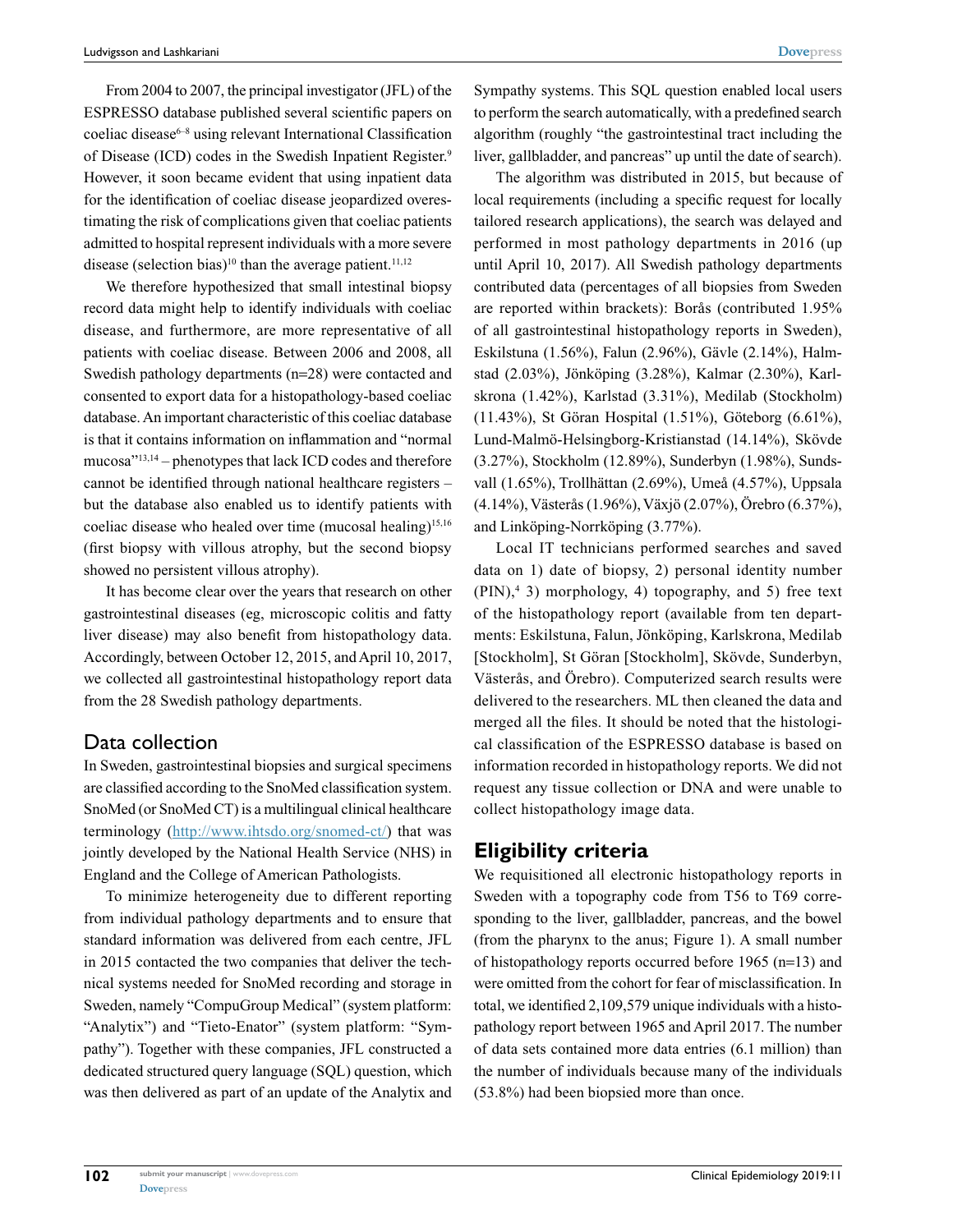Figure 2 shows the number of histopathology reports collected in the ESPRESSO database per year. The number of histopathology reports increased gradually until 2015. The lower number of reports in 2016 and 2017 (for which we have data up until April) reflects that the first centers sent their data to us (the researchers) in the late 2015 but not thereafter.

Each (index) individual with a histopathology report was matched with up to five controls for age, sex, calendar year (of biopsy), and county of residence from the Total Population Register.17 We also identified all first-degree relatives of each index individual and his or her controls (parents, children, full siblings) as well as first spouse. First-degree relatives and spouses may or may not have had a biopsy.



**Figure 1** Number of gastrointestinal histopathology reports from 1965 to April 2017 in Sweden.

Notes: The number of unique individuals is smaller than the number of entries. <sup>a</sup>Includes adenoid tissue. <sup>b</sup>T652 (for ileum) allows for differentiation between the jejunum and ileum. <T67 can be further divided into caecum, pars ascendens, right flexure, transverse, left flexure, descendens, and the sigmoid.



**Figure 2** Annual number of gastrointestinal histopathology reports in Sweden from 1965 to 2017. **Notes:** The ESPRESSO database contains information on 661 histopathology reports from 1965. The annual number of histopathology reports first exceeded 20,000 in 1981 and exceeded 100,000 in 1992.

**[Dovepress](www.dovepress.com)**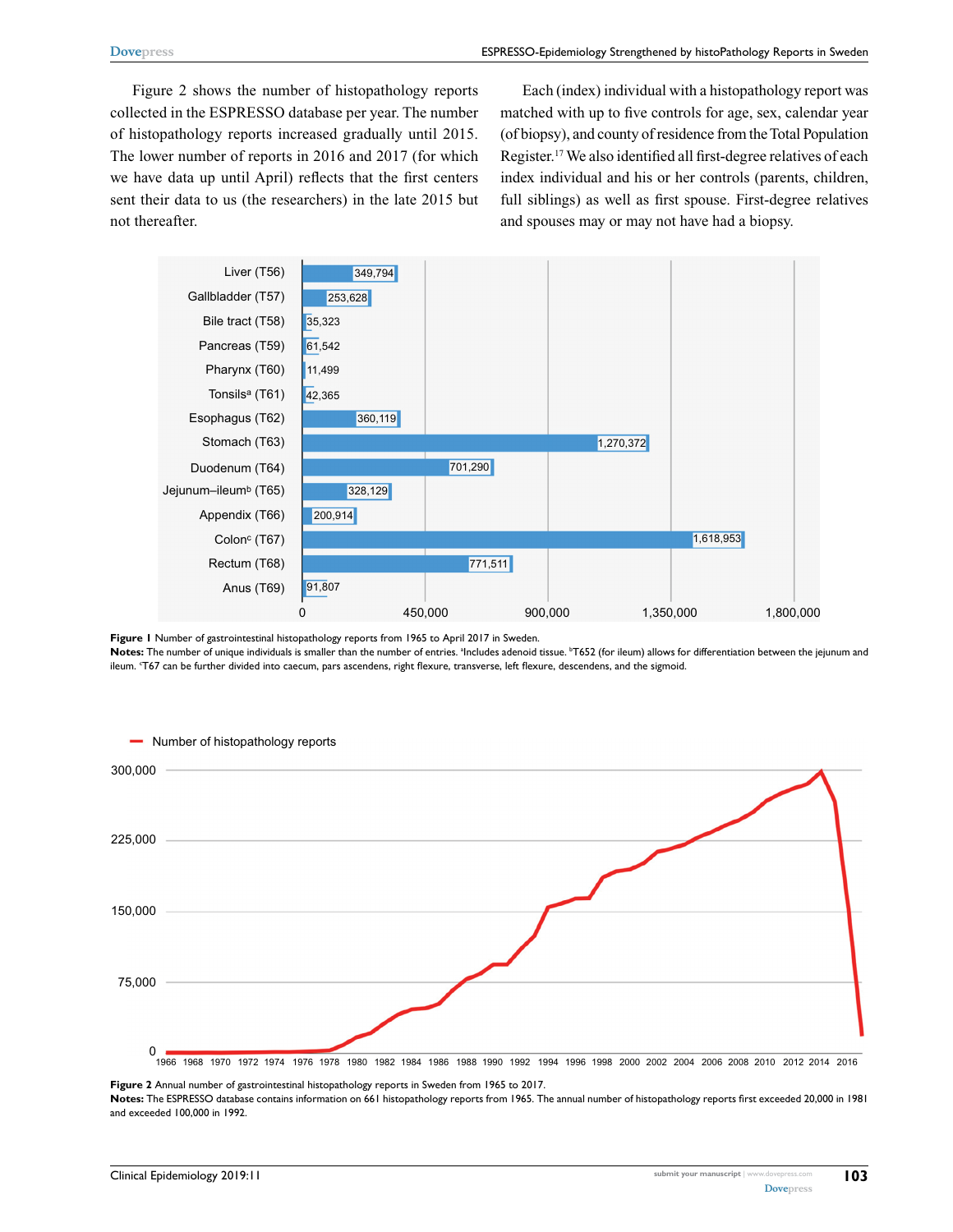The total study population contained 12,983,573 individuals. The study population exceeded the total Swedish population (roughly 10 million people) because >10 million unique individuals had lived in Sweden during the years when histopathology data were collected (Figure 2).

Through linkage to the Total Population Register with the date of death and emigration, it is possible to follow individuals over time. The median follow-up from the first biopsy date until 2017 was 12 years (we had data on the date of death and emigration until December 31, 2017). Males constituted 45.8% of the individuals having a histopathology record and the median age at first biopsy was 58 years.

Given the nature of the study and the almost 100% followup data of individuals (tracked through their PIN), we expect virtually no loss to follow-up. Concerning the histopathological follow-up, most patients had one histopathology report (median =1). Participants were never contacted directly nor did they receive any questionnaires or undergo any clinical

assessments as part of the ESPRESSO database. Instead, all data originated from the histopathology reports and from linked national Swedish registers (Figure 3).

### **Linkage to background data**

For each study participant (n=13.0 million), Statistics Sweden delivered information on vitality status (dates of birth and death) and immigration/emigration. Statistics Sweden also supplied data on sex, age, county of residence, civil status, income, education, number of children, occupation, socioeconomic status, and nationality. Most of the background data originated from the LISA (longitudinal integrated database for health insurance and labor market studies) database.

#### **Linkage to other national registers**

Health data (serving as exposures, outcome measures, and covariates) were obtained from the Swedish national registers



**Figure 3** Main linkages in the ESPRESSO database.

**Note:** Pseudonymized data, and the explanation is given in the "Ethics" section. **Abbreviations:** PIN, personal identity number; GI, gastrointestinal.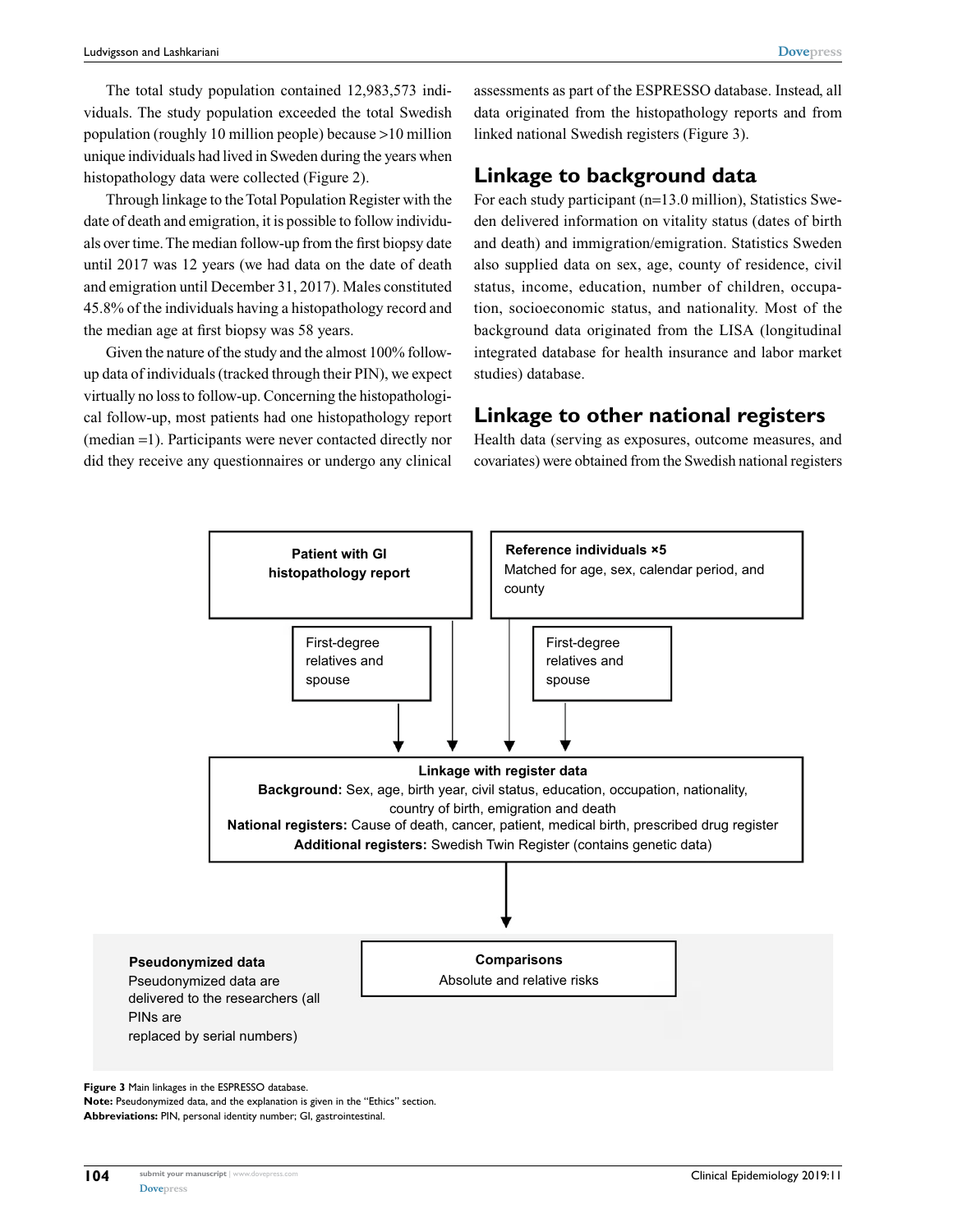maintained by the National Board of Health and Welfare (Swedish: Socialstyrelsen). Approximately 97% of the Swedish healthcare system is under public authority, permitting easy and inexpensive access to comprehensive registry data. For each individual, we obtained data from the "Causes of Death Register" (covering >99% of all deaths),<sup>18</sup> "the Swedish Cancer Register" (began in 1958, where >96% of all malignancies are recorded), the "Patient Register" (began in 1964, with hospital-based outpatient data since 2001; the positive predictive value (PPV) of the Patient Register is usually  $\sim 90\%$ ),<sup>9</sup> the "Medical Birth Register" (antenatal and perinatal data on >98% of all births in Sweden since 1973 and includes data on early pregnancy smoking since 1982 and early pregnancy body mass index since 1992), and the "Swedish Prescribed Drug Register" (established in July 2005).19 Additional linkage, including the Swedish Twin Register, is expected in the future.20 Figure 3 shows the main linkages of the ESPRESSO study.

# **Validation of histopathology codes**

In 2009, we validated small intestinal histopathology data for coeliac disease against patient chart data.<sup>21</sup> This chart validation found that 95% (108/114) of the individuals with small intestinal villous atrophy had a clinical diagnosis of coeliac disease (PPV, 95%). This figure is higher than when receiving a physician-assigned diagnosis of coeliac disease in Sweden  $(86\%)$ .<sup>22</sup> Patient chart reviews demonstrated that 79% of the individuals with villous atrophy had gastrointestinal symptoms before biopsy and that the 88% with villous atrophy had positive coeliac disease serology before the first biopsy, further confirming that individuals with villous atrophy were likely to suffer from coeliac disease. The coeliac disease validation also contained individuals with small intestinal inflammation but no villous atrophy (n=39). We reviewed symptoms and signs of these individuals.21 In a related validation, we were able to examine patient charts of 112 individuals with normal mucosa but positive coeliac antibodies.<sup>23</sup>

In a third validation, we examined patient charts from individuals with a histopathology report indicating microscopic colitis.<sup>24</sup> In total, 200/211 patients with a histopathology diagnosis of microscopic colitis were confirmed as also having a clinical diagnosis of microscopic colitis after chart review, yielding a PPV of 95% (95% CI =91%–97%). The most common symptoms in patients with microscopic colitis were diarrhea (seen in 96%), weight loss (24%), and abdominal pain (13%).

# **Relationship to IBD**

Histopathology use can serve as a means to identify patients with inflammatory bowel disease (IBD) (Figure 4). Up until 2001, only inpatient diagnoses of IBD were registered in the Swedish Patient Register;<sup>9</sup> even after that, only patients admitted to hospitals are recorded. Gastrointestinal histopathology data of Swedish IBD patients<sup>1,25,26</sup> have revealed that such histopathology data can be used to ascertain the actual date of IBD diagnosis. Figure 4 illustrates the different incidence rates for IBD in Sweden using different definitions, where we planned to use "≥2 relevant ICD codes for IBD or one relevant SnoMed code and one relevant ICD code for IBD" (green line) as opposed to "only ≥2 relevant ICD codes for IBD" since the latter may underestimate incidence before the introduction of outpatient data in 2001. Serial biopsy data can also be used to evaluate mucosal healing in IBD. Additional data on validation against IBD can be found in the Supplementary Material.

Linkage to procedure codes in the Patient Register also allows the ESPRESSO database to add information on endoscopy (Esophagogastroduodenoscopy: 2861, 2880, 2881, 4480, 4483, 4486, 4487, 4488, 4489, 4490, 4686, 4687, 9003, 9004, 9021, UJC, UJD, UJF02, UJF05. Colonoscopy and sigmoidoscopy*:* 9011, 9012\*, 9023, 4685\*, 4688, 4689, 4674, 4684, UJF32, UJF35, UJF42\*, UJF45\* (sigmoidoscopy codes are marked with \*). Endoscopic retrograde cholangiopancreatography: 9014, 5388, 5394, UJK02, UJK05).

# **Morphology data**

The Swedish version of the SnoMed system allows users to assign morphology (M codes) and diagnostic codes (D codes). A diagnostic code is regarded as a kind of morphology code. A selection of diagnostic codes relevant to the ESPRESSO database is listed in Table 1.

M-codes range from normal (macroscopically: M00100, microscopically: M00110, chromosomally normal: M00150) to minimal abnormality (M01110) and to more severe abnormalities. A few M-codes are organ specific (eg, ectopic pancreas, M26020 but also ectopic bowel and stomach tissue), ulcers (M38000 and then specifically peptic ulcer M38090), chronic persisting hepatitis (M43001), chronic autoimmune hepatitis (M43005), and reactive gastritis (M69400). M-codes may also signal the existence of specific pathogens (eg Helicobacter [ME1370]) and *Giardia lamblia* (ME4416), but can also be used for cancer staging.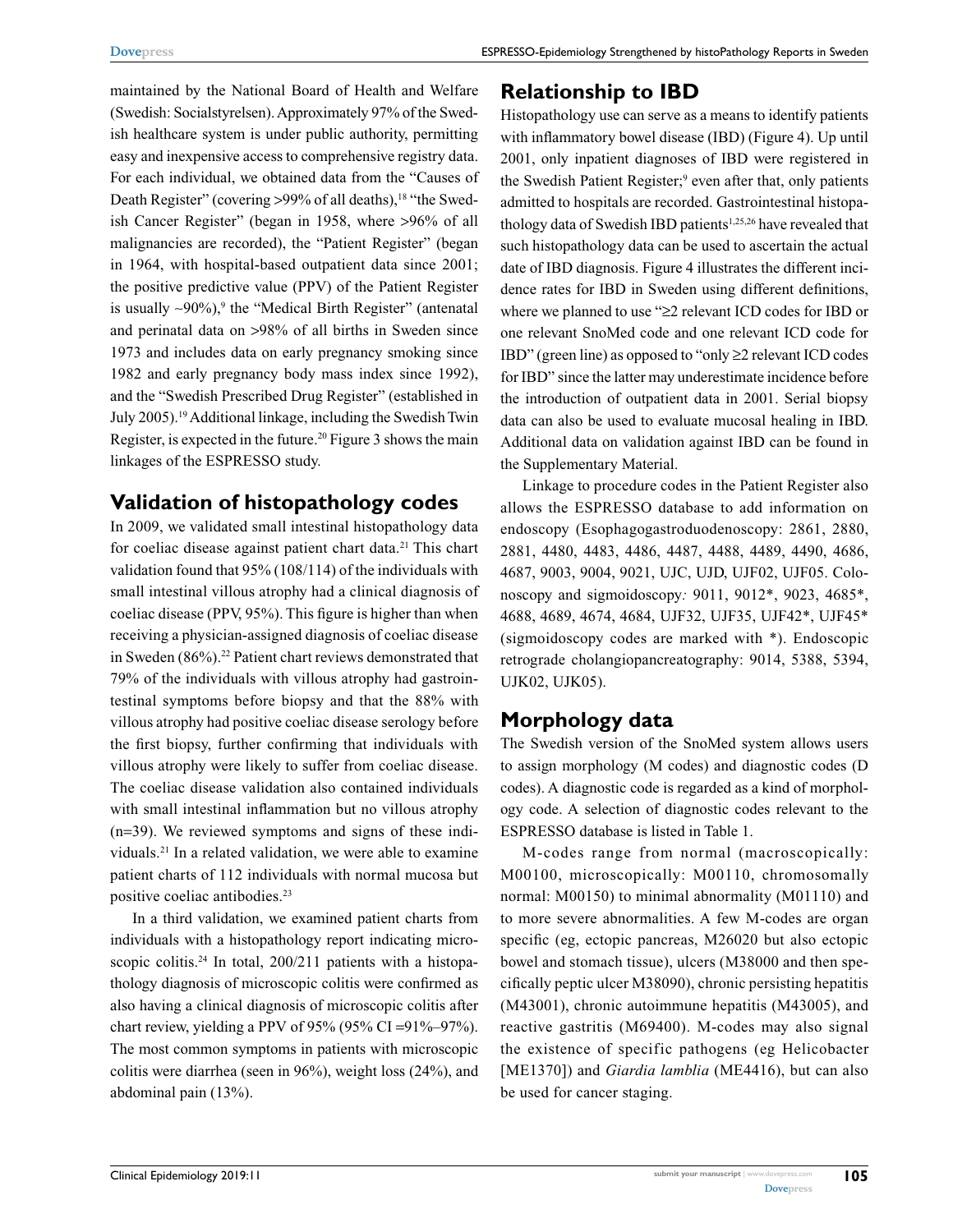

**Figure 4** Using pathology data to improve incidence data for IBD in adults in Sweden.

**Notes:** Incidence of IBD based on data from the Swedish Patient Register (one or two diagnoses) and pathology (ESPRESSO data; green and blue lines). Using histopathology data increases incidence rates up until 2001 (when outpatient data were added to the Patient Register), and thereby ascertains a number of patients who without access to histopathology data had been diagnosed in 2001/2002 or later. Diagnosis refers to ICD diagnosis for IBD. **Abbreviation:** IBD, inflammatory bowel disease.

| Table I Diagnostic SnoMed codes |  |
|---------------------------------|--|
|---------------------------------|--|

| <b>SnoMed code</b> | <b>Clinical condition</b>      |  |
|--------------------|--------------------------------|--|
| D0520              | Viral hepatitis <sup>a</sup>   |  |
| D100               | Metabolic disease <sup>b</sup> |  |
| D6214              | Indeterminate colitis (IBD-U)  |  |
| D6216              | Crohn's disease                |  |
| D6218              | Coeliac disease                |  |
| D6255              | Ulcerative colitis             |  |
| D8770/E5510        | Alcohol-related disease        |  |

**Notes:** <sup>a</sup> Viral hepatitis has subheadings for chronic active hepatitis, chronic persistent hepatitis, hepatitis B virus, and hepatitis C virus. <sup>b</sup>Metabolic disease: subheadings for inborn errors of metabolism and storage disease. D101-107 also specifies nutritional disease and alpha-1-antitrypsin deficiency.

In a clinical setting, most M-codes must be combined with a topography code to make sense that a patient has a morphology code suggesting that unspecific inflammation is difficult to interpret without knowing if the inflammation occurs in the kidney, liver, or skin. M40-M43, M44000, and M470-471 are all different forms of inflammation, sometimes with additional information (when seen in the colorectal part: collagenous colitis M40600 and lymphocytic inflammation M4717 represent microscopic colitis). End-stage morphology, such as fibrosis (M49000-04) and cirrhosis (M495, with subheadings for primary biliary cirrhosis), fat infiltration

Clinical Epidemiology 2019:11 **submit your manuscript** | <www.dovepress.com> **[Dovepress](www.dovepress.com)  106**

(M50080 and M55200), necrosis (M54 and necrotic fat tissue M54110), infarction (M547), and atrophy (M58) can also be registered.

The SnoMed system makes it possible for pathologists to classify degree of atypia (M697), squamous cell and glandular cell atypia (with subheadings for the degree of atypia), hyperplasia (M720), and then specific M-codes for adenomatous hyperplasia (M7242), metaplasia (M73), and dysplasia (M74), polyps (M76800), and in combination with other codes (fibrous dysplasia, M74910). Furthermore, there are M-codes for benign tumors (M800), suspected cancer (the code M801 also includes in situ cancer), and metastases (M80106). Other M80-M99 codes represent different forms of cancer (eg, hepatocellular cancer, M817, with several subheadings; hepatoblastoma, M897; carcinoids, M82401; and familial polyposis coli, M82200). Most of the M80-99 codes refer to cancers outside the gastrointestinal tract.

The ESPRESSO database complements the national registers in a number of ways (Table 2). The database can be used to identify diseases that lack a specific ICD code (diseases that are recognized, such as microscopic colitis, and also conditions that are more diffuse, eg, nonspecific inflammation in the gut). The database can also help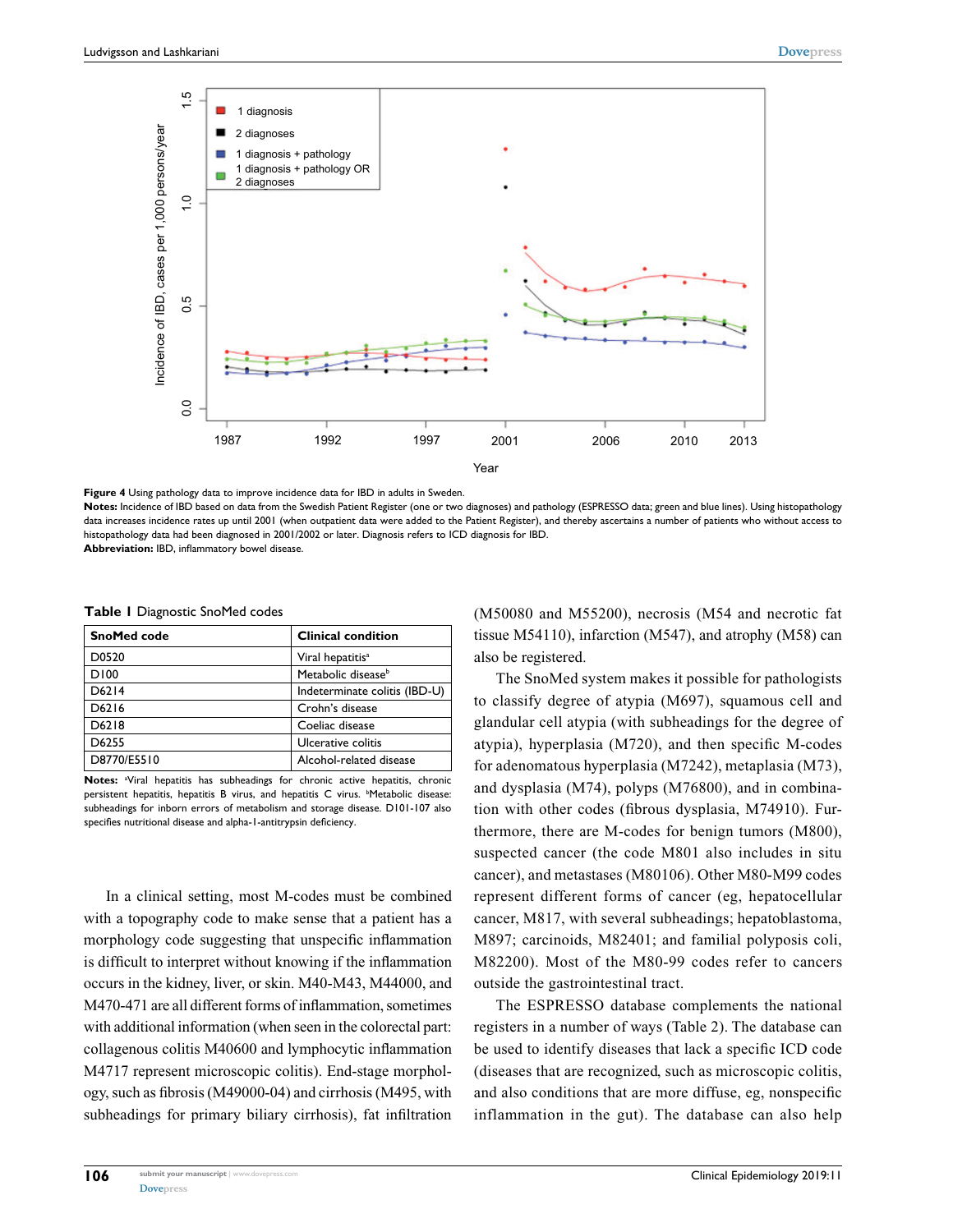increase sensitivity and specificity in identifying disease (eg, fatty liver disease), identify disease precursors (early stages of dysplasia), and grade the severity of disease and disease extent (using topography codes to define the location of disease, eg, transverse colon, T674). Multiple longitudinal biopsies allow researchers to follow the mucosal response to treatment over time (eg, repeated biopsies in IBD patients who have started on biological treatment).

#### **Free text**

Certain histopathology reports contain free text. This text can be scanned manually or by computerized algorithms to identify diagnoses or to characterize patients and their lesions. Table 3 exemplifies reports of free text.

### **Ethics**

Preceding data collection, the general outline of the ESPRESSO study was approved by the Stockholm Ethics

| Table 2 Comparison between Swedish hospital-based data and the ESPRESSO histopathology data |  |  |  |
|---------------------------------------------------------------------------------------------|--|--|--|
|---------------------------------------------------------------------------------------------|--|--|--|

| Identification through hospital-based data                     | Identification through histopathology registers                                |
|----------------------------------------------------------------|--------------------------------------------------------------------------------|
| Hospital admission may vary with age (especially in            | When a diagnosis is conditional on histopathology, then, histopathology        |
| children and old people) and disease activity                  | data represent average individuals with GI disease, irrespective of their      |
|                                                                | age, sex, and disease activity, thereby minimizing selection bias              |
| Very low sensitivity for conditions that lack ICD codes (eg,   | Applying histopathology data is the only way to identify several diseases      |
| microscopic colitis) or when such codes were introduced        | (eg, microscopic colitis and serrated adenomas) and has been the gold          |
| late into the ICD system (eg, eosinophilic esophagitis)        | standard for coeliac disease in children <sup>a</sup> and remains so in adults |
| The date of hospital admission may not correlate with the      | The date of first histopathology usually correlates with the actual            |
| date of diagnosis. The first inpatient diagnosis of GI disease | diagnostic date. This information is of particular importance when             |
| is sometimes registered only years later                       | examining complications in, and risk factors for, diseases (eg, IBD; Figure 4) |

Notes: <sup>a</sup>ln 2012, Sweden adopted a non-biopsy option for selected children with high suspicion of coeliac disease who fulfilled certain criteria.<sup>27</sup> Biopsy is still recommended for all adults diagnosed with coeliac disease.<sup>2</sup>

**Abbreviation:** GI, gastrointestinal.

#### **Table 3** Examples of free text in the ESPRESSO database

#### **M-code: M72040: hyperplastic polyp**

Biopsy no. 3 shows a hyperplastic polyp. Biopsy no 7 demonstrates active ulcerative colitis with severely aberrant crypt pattern, intense inflammation and crypt abscesses, and partly the surface epithelium cannot be seen. The findings are consistent with an ulcerative proctitis. Biopsy I shows a normal ileum, biopsies II–VI. Normal colon. III. Hyperplastic polyp in the colon. VII. Active ulcerative colitis

**M-code: M49590: primary biliary cirrhosis**

The biopsy shows microscopic liver tissue with a preserved basic structure. Hepatocytes are characterized by mild anisokaryosis. The sinusoids are partly dilated. There are only a small number of inflammatory cells in the lobuli. Ordinary Kupffer cell activity. Iron staining is negative. In the portal areas, there is a small increased amount of connective tissue. There are areas with a somewhat reduced number of biliary ducts. Preserved bile ducts show ordinary epithelium. There is a mild-to-moderate increase in the number of inflammatory cells in the portal areas. No granulomas are observed. The border between lobuli and the portal zones is somewhat irregular. The biopsy is consistent with primary biliary cirrhosis (stages I–II)

#### **M-code: M47170: microscopic colitis (lymphocytic colitis)**

In the biopsies from the colonic mucosa is seen a chronic inflammation with an increased number of lymphocytes. I see no signs of collagenous colitis; nor is there any atypia or malignancy. Instead, the biopsy is consistent with microscopic colitis

#### **M-code: M00110: microscopically normal mucosa in the duodenum**

In both specimens from the duodenal mucosa, the architecture is normal with long and slender villi. The villous epithelium is normal, and there is no increase in the number of intraepithelial lymphocytes. There is nothing pathological in the deeper parts of the mucosa. Histologically, this is a normal duodenal mucosa, strongly arguing against coeliac disease

#### **M-code: M74009: severe dysplasia in the (pyloric) antrum**

In some areas, there is a substantially normal stomach mucosa of antrum type, but in most parts of the mucosa there is a strong atypia. The foveole are irregular, and the cylinder epithelium is severely atypical. I cannot confirm that there is invasive growth. In some areas, the atypical mucosa has eroded. In all biopsies, there is hence severe dysplasia. Invasiveness cannot be confirmed, but this is clearly a precancerous lesion in the antral mucosa

#### **M-code: D6214: indeterminate colitis (IBD-U)**

The biopsies consist of separate colorectal biopsies. Microscopically, there is colorectal mucosa with a rich number of inflammatory cells in the lamina propria, among which granulocytes can be observed. There are an increased number of intraepithelial lymphocytes and granulocytes. In addition, the gland architecture is aberrant. No ulcerations. No granulomas or crypt abscesses. No atypia or malignancy. The specimen is suggestive of IBD, but there are no convincing signs of activity. In conclusion, the findings are consistent with IBD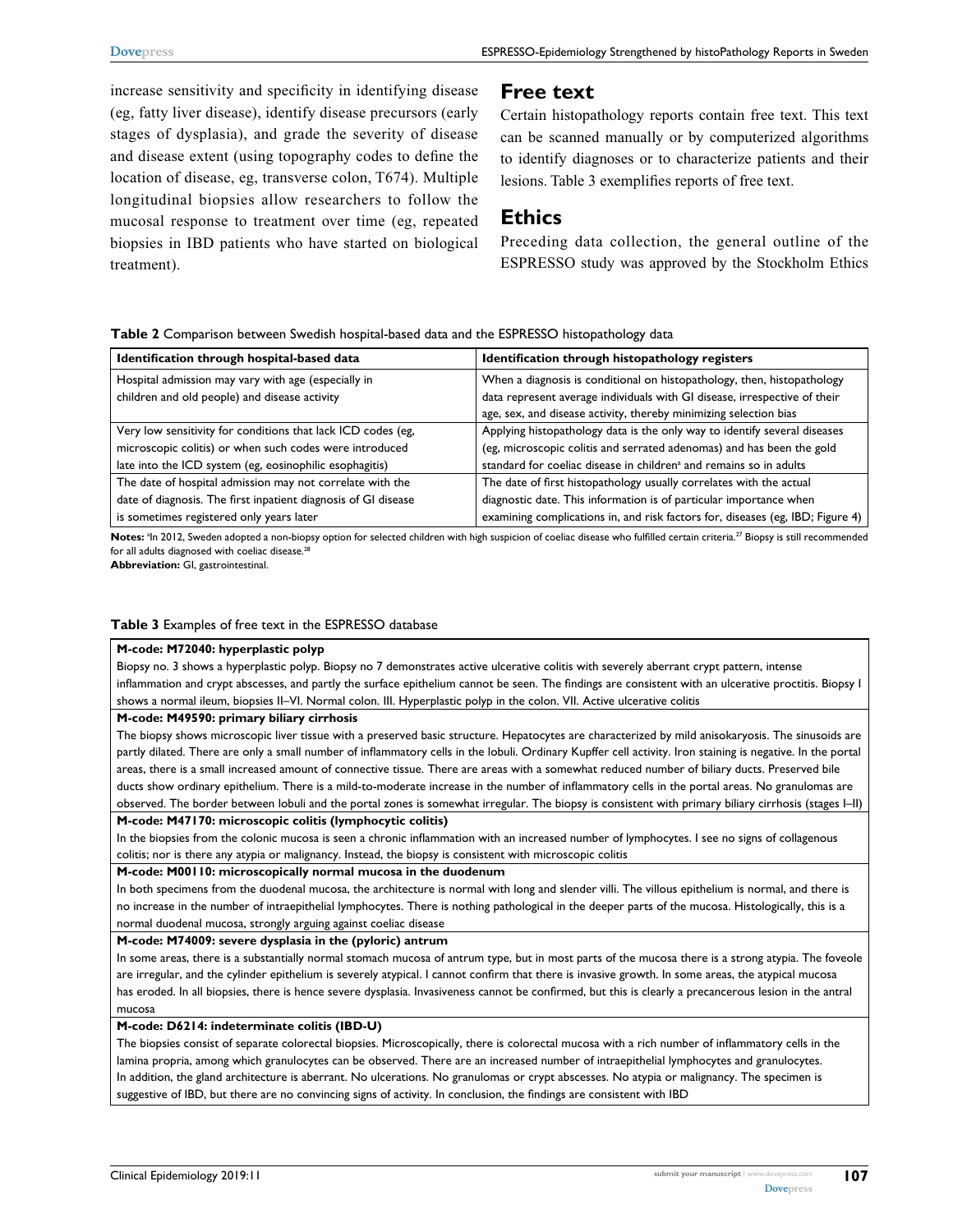Review Board (No. 2014/1287-31/4) on August 27, 2014. Ethics amendments have since allowed us to add data from the Prescribed Drug Register, data on health economics, and data on country of birth and nationality and to validate a number of specific diagnoses (No. 2017/1497-32; July 19, 2017). Linkage to the Swedish Twin Register<sup>20</sup> was approved on October 30, 2017 (No. 2017/2087). A more detailed background of the study was submitted to the Stockholm Ethics Review Board (No. 2018/972-32) and approved on May 14, 2018.

The large-scale register-based nature of the ESPRESSO database determines that participants will not be directly contacted by the researchers. Therefore, the ethics review board has waived informed consent.<sup>29</sup> To protect the integrity of the data, linked data are "pseudonymized before delivery". This pseudonymization procedure implies that the PINs have been replaced by serial numbers by the government agencies delivering data to the researchers. However, we (researchers) have requested that a key between the PIN and the serial number should be saved at Statistics Sweden until March 2021. Such a key allows for additional linkages (eg, if some data are found to be incorrect) or updates (after relevant ethics approval). Furthermore, requesting informed consent for 13 million people would make this research not only impossible to carry out (for the economic resources needed to contact everyone and because a number of participants have deceased) but also because selective opt out<sup>30–32</sup> would damage the validity and statistical power of the study. Vulnerable participants (such as minorities and children) would be at greater risk of being excluded. Finally, the ESPRESSO study aims to examine mortality, and because the data are retrospective, it is not possible to go back in time to approve study participation. Through the ESPRESSO database, we can avoid selection bias and have access to general population-based data. It will also allow us to examine side effects of hazardous exposures that otherwise would have been unethical to investigate in a randomized clinical trial.

The main risk with register-based research is if someone, by mistake or purposely, reveals the identity of the study participants. That is possible either through stealing the key from the National Board of Health and Welfare or through "backtracking". Assume, for instance, that Patient X is a woman, who was born in 1977, immigrated to Sweden in 1987, is of Jamaican heritage, and is now living in one of the Northern provinces of Sweden. These bits of information could be utilized to deduce the true identity of Patient X, a deduction which is illegal. To safeguard against this potentiality, the National Board of Health and Welfare and

Statistics Sweden have established a protocol in which most often only the year and month of birth (but not day) are supplied for individuals >2 years of age at first biopsy and where nationalities are aggregated into larger groups.

Ethics approvals in Sweden are not time limited, and hence no annual approval is needed.<sup>33</sup> The ESPRESSO database has been registered with the Karolinska Institutet personal data officer (Swedish: Personuppgiftsombud).

### **Potential research use of the ESPRESSO database**

As noted by the ESPRESSO acronym, the strength of this study lies in its ability to combine histopathology data with the rich resources of the Swedish National Healthcare Registers. Although it is particularly relevant to examine gastrointestinal disease that is identified in the Patient Register (to determine the phenotype of patients or to increase the validity of a diagnosis), mucosal histopathology can serve other purposes. For instance, ESPRESSO helps in the identification of patients with irritable bowel syndrome (IBS) or IBD with a relevant ICD code in the 13 million person cohort but with a possibility to stratify for mucosal appearance (normal, inflammation, other appearance, etc).

We illustrate how gastrointestinal histopathology data can improve epidemiological research in the following sections.

#### Infections

Through linkage to the Patient Register, it is possible to examine gastrointestinal diseases and sepsis.<sup>34</sup> Infections may potentially cause gastrointestinal disease (eg, multiple reports indicate an association between rotavirus and coeliac disease),35,36 but gastrointestinal disease per se may also predispose to infections.37 Other times, infections may mimic gastrointestinal disease (intestinal tuberculosis can be misjudged as Crohn's disease, tuberculosis as coeliac disease, etc). It is therefore important to combine histopathology data and data from the Patient Register and the Cancer Register (as well as other registers).

#### Cancer

Several gastrointestinal diseases are characterized by inflammation, and inflammatory activity has been linked to a number of cancers.<sup>16,38–47</sup> Earlier studies suggested that Barrett's esophagus may be a risk factor for ear–nose–throat cancer. Although coeliac disease has been linked to a lower risk of lung cancer<sup>48</sup> (possibly because of lower rates of smoking among patients),<sup>49</sup> these same patients are probably at increased risk of both liver cancer and IBD.50,51 IBD of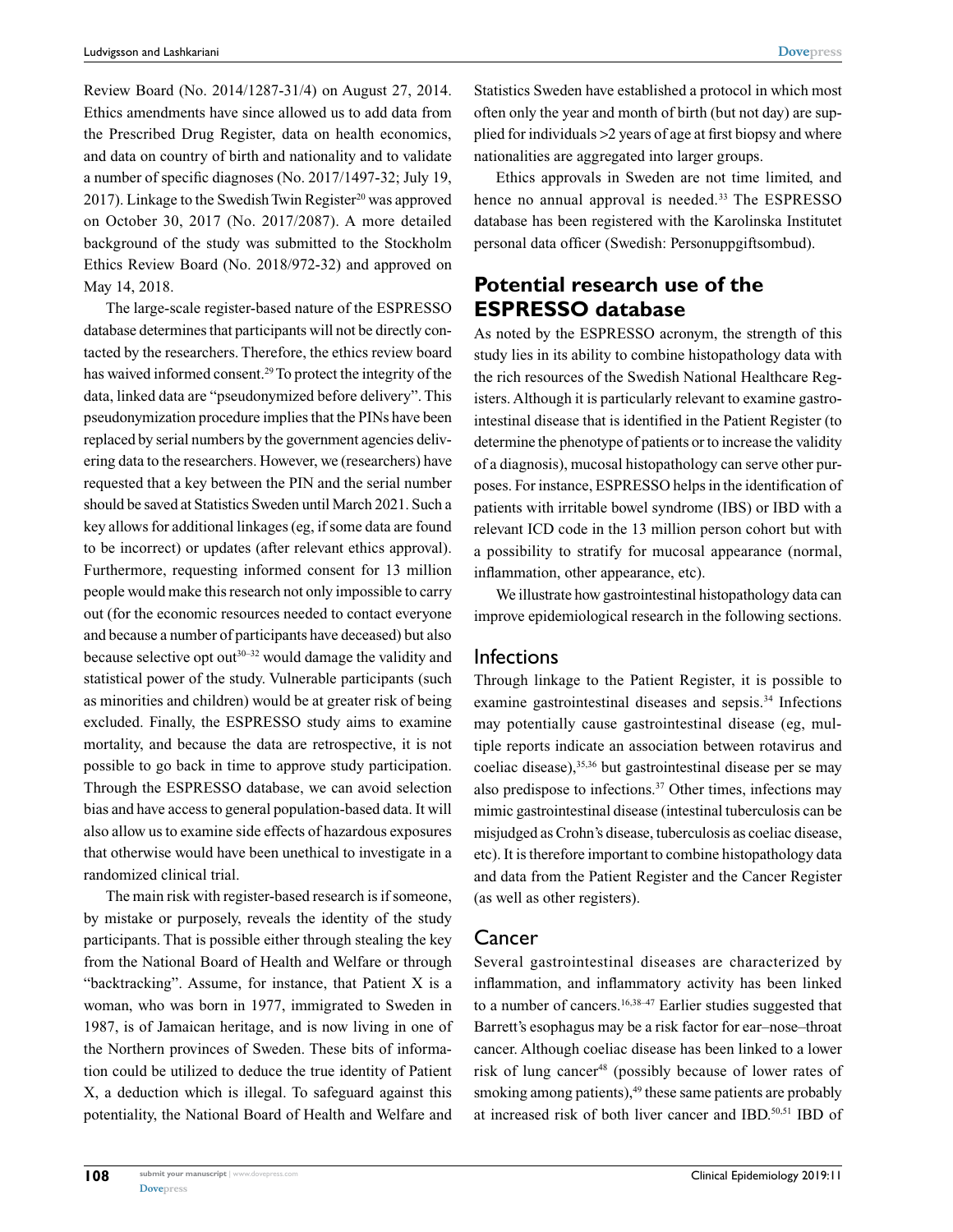itself has been associated with thymic cancer.<sup>52</sup> Inflammation has also been linked to malignant melanoma<sup>53</sup> and to nonmelanoma skin cancer.54,55 The linkage to the Prescribed Drug Register allows researchers (and practitioners) to add data on medication and thereby to disentangle the effects of inflammation and treatment (sometimes for inflammation).

# Psychiatric disease

In recent years, interest in the brain–gut axis has increased dramatically. In addition, research has increasingly focused on the potential implications of antibiotic use, the microflora, and incident gastrointestinal disorder in psychiatric disease.<sup>56</sup> Our research group has previously demonstrated an association between coeliac disease and depression<sup>57</sup> (and also other psychiatric disorders<sup>58,59</sup> and even suicide).<sup>14</sup> Crohn's disease has been linked to depression,<sup>60</sup> and some data suggest that the presence and extent of depression influences the risk of complications in IBD.<sup>60,61</sup> Compellingly, antidepressive treatment can sometimes ameliorate the symptoms and situation of patients with gastrointestinal pain.

Through linkage to normal mucosa and serology data, we have detected a potential association between early (potential) gastrointestinal disease and autism.62 Some patients with gastrointestinal disease describe a phenomenon known as "brain fog",<sup>63</sup> whereas others may experience ataxia.<sup>64</sup> Depression is also more common in patients with colorectal cancer;<sup>65</sup> however, the role of inflammation for this risk increase is unknown. Attention-deficit hyperactivity disorder is another neuropsychiatric disorder that has been linked to gastrointestinal disease, including liver disease.<sup>66</sup>

# Neurology

Neurological conditions may be congenital or acquired. Many children with early-life neurological disease suffer from concomitant gastrointestinal tract conditions. Here, ESPRESSO offers the advantage to differentiate between children with biopsy-verified abnormalities and children with a normal mucosa. Dementia has been linked to IBD,<sup>67</sup> and although a recent Swedish study found no association between IBD and Parkinson disease,<sup>68</sup> Danish researchers just reported a positive association.69 Other disorders that have been linked to gastrointestinal disease include epilepsy,<sup>70</sup> migraine, $71,72$ and neuropathy.73 Via the ESPRESSO database, it is possible to examine nonspecific gastrointestinal inflammation and its association with neurological disease.

# Cardiovascular disease

The ESPRESSO database contains hundreds of thousands of individuals with chronic inflammation in the gut. Thus,

researchers are able to examine the association with chronic inflammation, specific gastrointestinal disease (other than coeliac diseases), $74-79$  and cardiovascular disease. Inflammation may not only be a risk factor for ischemic heart disease and stroke but also for tromboembolism.<sup>80</sup>

# Respiratory disease

Respiratory disease is a major cause of death worldwide $81,82$ and has been linked to a number of gastrointestinal disorders.83–85 Some data indicate that patients with gastrointestinal disease do not respond to certain vaccinations; if this assertion proves to be true, such patients may be at increased risk of severe infections (respiratory infections, including influenza $37,86$  and respiratory syncytial virus in small children $87$ and also pneumonia).84 Certain inflammatory gastrointestinal conditions, such as eosinophilic esophagitis (characterized by a typical histopathology in the esophagus) may be linked to allergic disorders, including asthma.

### Musculoskeletal disease and connective tissue disorders

Some connective tissue disorders have autoimmune traits and may be linked to gastrointestinal autoimmune disease.<sup>88</sup> Because of malabsorption and calcium deficiency, bone mineral density is often decreased in patients with gastrointestinal disease. Although the ESPRESSO database does not contain data on bone mineral density, it offers an opportunity to calculate precise risk estimates for fractures (especially for osteoporotic fractures).<sup>89</sup> gastrointestinal diseases, with chronic inflammation and poor nutrient uptake, may predispose to osteoporosis and fractures.<sup>90–93</sup>

### Renal disease

A PubMed search in May 2018 revealed 120 publications on gastrointestinal disorders and glomerulonephritis. We have previously shown that coeliac disease is associated with end-stage renal disease<sup>94</sup> as well as with milder renal disease.<sup>95</sup> The Patient Register contains data on procedures, implicating that data on dialysis and renal transplantation can be ascertained as per the linked ESPRESSO database.

# Pregnancy and perinatal health

By linkage to the Medical Birth Register and the Multigeneration Register (the latter is part of the Total Population Register), $17$  it is possible to examine pregnancy outcome in offspring to parents (both mothers and fathers) with gastrointestinal disease.96–101 Many women with chronic gastrointestinal diseases are encouraged to give birth through cesarean section, which may have serious consequences for offspring health. Of note,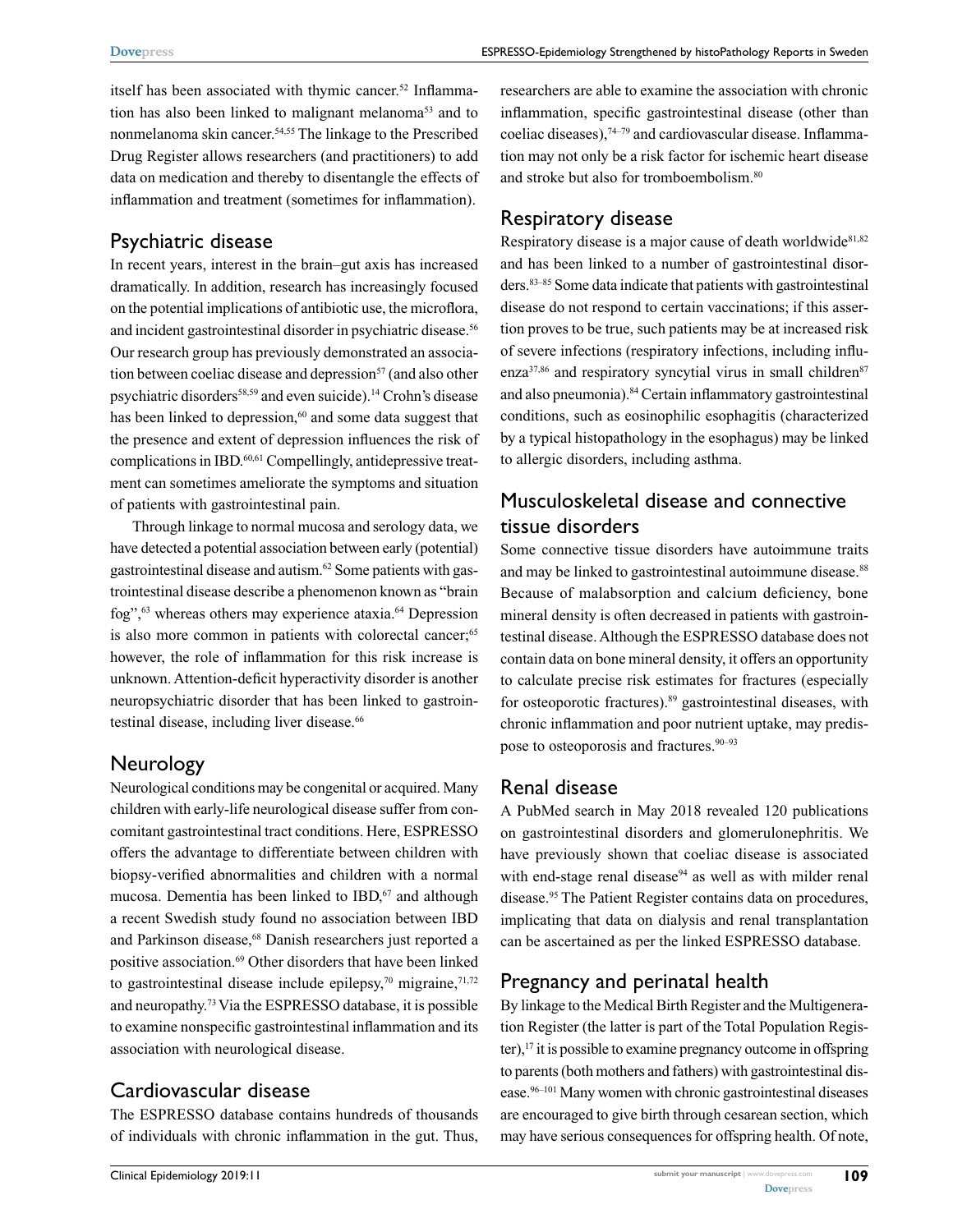the ESPRESSO database includes information on procedures. Two recent papers failed to detect any substantial impact on pregnancy outcome from endoscopy or liver biopsy during pregnancy.102,103 Yet, pregnancy outcome may not only be seen as a consequence of parental gastrointestinal disease,<sup>101,104</sup> ie, it could also be a risk factor for future gastrointestinal disease in the offspring.105–107 Finally, certain gastrointestinal diseases have their onset during early life (eg, necrotising enterocolitis and pyloric stenosis) and in this context the ESPRESSO database may help to understand such diseases.

### Other diseases

Endocrine, nutritional, and metabolic disorders may serve as confounders and others as differential diagnoses when using histopathology data to identity gastrointestinal disease. Thyroid disease, type 1 diabetes (T1D), and Addison's disease have all been linked to gastrointestinal disease.<sup>108–110</sup> Our research group and others have used histopathology data (villous atrophy, ie, coeliac disease) to examine whether forms of autoimmune gastrointestinal disease influence the outcome of T1D.111–113

Using the Patient Register, we can also identify alcohol abuse. This possibility is important for several reasons. Alcohol may be a risk factor for gastrointestinal disease but may also influence liver pathology. Linkage to the Patient Register will also allow researchers to calculate the Charlson comorbidity index or other comorbidity indices when needed for studies in the ESPRESSO database.

The ESPRESSO database also contains limited data on skin, eye, and ear–nose–throat disease.

### Use of medications

Linkage to the Prescribed Drug Register unlocks opportunities for pharmaco-epidemiological research in gastrointestinal disease. Certain drugs aim to change the microenvironment in the gastrointestinal tract (eg, proton pump inhibitors); $114$  others, such as antibiotics, will influence the microflora, potentially impacting the risk of gastrointestinal disease. Medication data can also be used to identify individuals with milder disease in which hospital admission is rarely needed (eg, hypertension or hyperlipidaemia). NSAIDs have been linked to gastric ulcers and gastrointestinal bleeding.<sup>115</sup> Oral contraceptives have been linked to IBD;<sup>116</sup> tetracycline use may induce fatty liver development; and some data suggest that aspirin could have an antitumor effect. In all, linkage to Prescribed Drug data enhances the quality and usefulness of histopathology data.

### **Discussion**

In this profile paper, we outline the background, structure, and potential use of the ESPRESSO cohort. The strengths of the

database include the large number of participants, the longitudinal records with histopathology, actual data on histopathology (including normal mucosa, inflammation, and cancer precursors), linkage to the Swedish National Registers, complementary medical data (medical diagnoses, medication use, etc), and data on first-degree relatives and first spouses, which could serve as important secondary controls to examine intrafamilial confounding when that is an issue. The ESPRESSO database also allows for comparisons between individuals with a certain disease, as diagnosed through histopathology (eg, microscopic colitis), and individuals with a normal mucosa on biopsy, hereby minimizing the influence of health-seeking pattern and reducing confounding due to underlying comorbidity.

The ESPRESSO cohort has some limitations. Figure 2 is likely to reflect both an increased use of histopathology and an increase in reporting of actual biopsies. The coverage of the database may be suboptimal, especially before the year 1990. We do not have access to biological data. This limitation prohibits DNA analyses, or any other laboratory analysis, if the ESPRESSO data are not linked to other data sources containing relevant biological data. That is the case with our planned linkage to the Swedish Twin Register.

We cannot rule out a certain amount of selection bias. Patient characteristics may differ from that of the general patient population, if histopathology report data are used to identify diseases that may otherwise not require biopsy, or where biopsy is typically carried out only for advanced disease. The ESPRESSO database is likely to have lower coverage for certain gastrointestinal diseases in patients where endoscopy<sup>102</sup> and, eg, liver biopsy103 are sometimes avoided due to other concurrent conditions (eg, pregnancy). The new recommendations allowing for a non-biopsy celiac diagnosis in certain children,<sup>27</sup> but not in adults,<sup>117</sup> mean that not all children with incident celiac disease after 2012 may have been identified. It is also possible that in a population where cancer is more common (older people), endoscopies are more often carried out to make sure that a gastrointestinal symptom is not caused by malignancy, and this may lead to higher number of biopsies with both normal and abnormal findings among the elderly. In addition, reference individuals may differ with regard to, eg, age and sex, as they were matched on these factors with individuals having a histopathology report.

In conclusion, the ESPRESSO database offers a tantalizing opportunity to strengthen epidemiology through histopathology.

### **Abbreviations**

ESPRESSO, Epidemiology Strengthened by histoPathology Reports in Sweden; GI, gastrointestinal; IBD, inflammatory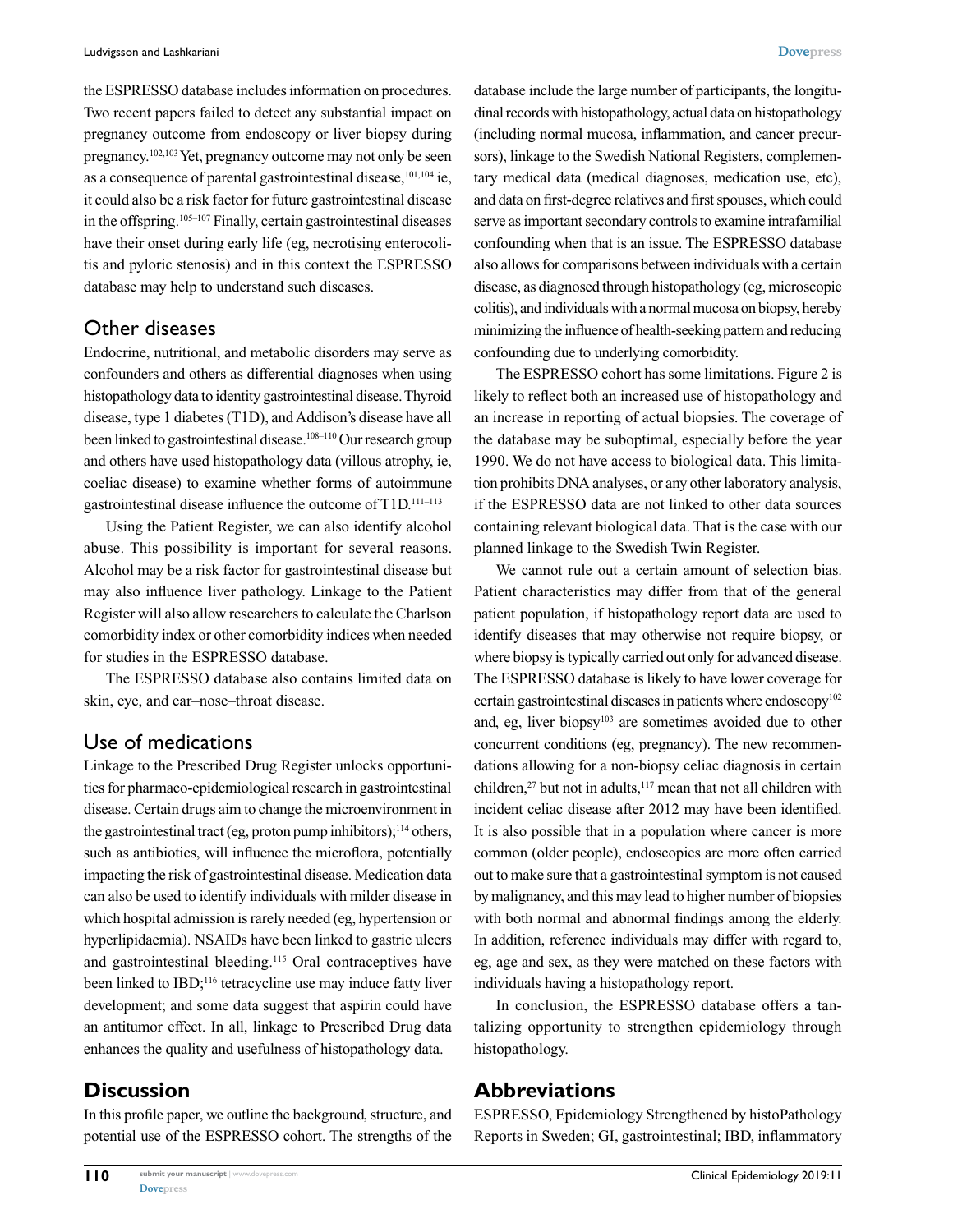bowel disease; IBD-U, unclassified IBD; PIN, personal identity number; PPV, positive predictive value; SnoMed CT, Systematized Nomenclature of Medicine-Clinical Terms.

### **Disclosure**

Dr JFL coordinates a study on behalf of the Swedish IBD quality register (SWIBREG). This study has received funding from Janssen corporation. The authors report no other conflicts of interest in this work.

#### **References**

- 1. Jakobsson GL, Sternegård E, Olén O, et al. Validating inflammatory bowel disease (IBD) in the Swedish National Patient Register and the Swedish Quality Register for IBD (SWIBREG). *Scand J Gastroenterol*. 2017;52(2):216–221.
- 2. Eurostat [homepage on the Internet]. Mortality and life expectancy statistics: EU; 2017. Available from: [https://ec.europa.eu/eurostat/](https://ec.europa.eu/eurostat/statistics-explained/index.php/Mortality_and_life_expectancy_statistics) [statistics-explained/index.php/Mortality\\_and\\_life\\_expectancy\\_sta](https://ec.europa.eu/eurostat/statistics-explained/index.php/Mortality_and_life_expectancy_statistics)[tistics.](https://ec.europa.eu/eurostat/statistics-explained/index.php/Mortality_and_life_expectancy_statistics) Accessed December 21, 2018.
- 3. CIA [homepage on the Internet]. The World Fact Book; 2014. Available from: [https://www.cia.gov/library/publications/resources/the-world](https://www.cia.gov/library/publications/resources/the-world-factbook/fields/2225.html#sw)[factbook/fields/2225.html#sw](https://www.cia.gov/library/publications/resources/the-world-factbook/fields/2225.html#sw). Accessed July 24, 2018.
- 4. Ludvigsson JF, Otterblad-Olausson P, Pettersson BU, Ekbom A. The Swedish personal identity number: possibilities and pitfalls in healthcare and medical research. *Eur J Epidemiol*. 2009;24(11):659–667.
- 5. Barlow L, Westergren K, Holmberg L, Talbäck M. The completeness of the Swedish cancer register: a sample survey for year 1998. *Acta Oncol*. 2009;48(1):27–33.
- 6. Ludvigsson JF, Welander A, Lassila R, Ekbom A, Montgomery SM. Risk of thromboembolism in 14,000 individuals with coeliac disease. *Br J Haematol*. 2007;139(1):121–127.
- 7. Ludvigsson JF, Montgomery SM, Ekbom A. Risk of pancreatitis in 14,000 individuals with celiac disease. *Clin Gastroenterol Hepatol*. 2007;5(11):1347–1353.
- 8. Ludvigsson JF, Wahlstrom J, Grunewald J, Ekbom A, Montgomery SM. Coeliac disease and risk of tuberculosis: a population based cohort study. *Thorax*. 2007;62(1):23–28.
- 9. Ludvigsson JF, Andersson E, Ekbom A, et al. External review and validation of the Swedish national inpatient register. *BMC Public Health*. 2011;11(1):450.
- 10. Rothman KJ, Greenland S, Lash TL. *Modern Epidemiology*. Philadelphia: Lippincott William & Wilkins; 2008.
- 11. Ludvigsson JF, Sanders DS, Maeurer M, Jonsson J, Grunewald J, Wahlström J. Risk of tuberculosis in a large sample of patients with coeliac disease--a nationwide cohort study. *Aliment Pharmacol Ther*. 2011;33(6):689–696.
- 12. Sadr-Azodi O, Sanders DS, Murray JA, Ludvigsson JF. Patients with celiac disease have an increased risk for pancreatitis. *Clin Gastroenterol Hepatol*. 2012;10(10):1136–1142.
- 13. Ludvigsson JF, Montgomery SM, Ekbom A, Brandt L, Granath F. Small-intestinal histopathology and mortality risk in celiac disease. *JAMA*. 2009;302(11):1171–1178.
- 14. Ludvigsson JF, Sellgren C, Runeson B, Långström N, Lichtenstein P. Increased suicide risk in coeliac disease--a Swedish nationwide cohort study. *Dig Liver Dis*. 2011;43(8):616–622.
- 15. Lebwohl B, Granath F, Ekbom A, et al. Mucosal healing and mortality in coeliac disease. *Aliment Pharmacol Ther*. 2013;37(3): 332–339.
- 16. Lebwohl B, Granath F, Ekbom A, et al. Mucosal healing and risk for lymphoproliferative malignancy in celiac disease: a population-based cohort study. *Ann Intern Med*. 2013;159(3):169–175.
- 17. Ludvigsson JF, Almqvist C, Bonamy AK, et al. Registers of the Swedish total population and their use in medical research. *Eur J Epidemiol*. 2016;31(2):125–136.
- 18. Brooke HL, Talbäck M, Hörnblad J, et al. The Swedish cause of death register. *Eur J Epidemiol*. 2017;32(9):765–773.
- 19. Wettermark B, Hammar N, Fored CM, et al. The new Swedish Prescribed Drug Register--opportunities for pharmacoepidemiological research and experience from the first six months. *Pharmacoepidemiol Drug Saf*. 2007;16(7):726–735.
- 20. Magnusson PK, Almqvist C, Rahman I, et al. The Swedish Twin Registry: establishment of a biobank and other recent developments. *Twin Res Hum Genet*. 2013;16(1):317–329.
- 21. Ludvigsson JF, Brandt L, Montgomery SM, Granath F, Ekbom A. Validation study of villous atrophy and small intestinal inflammation in Swedish biopsy registers. *BMC Gastroenterol*. 2009;9(1):19.
- 22. Smedby KE, Akerman M, Hildebrand H, Glimelius B, Ekbom A, Askling J. Malignant lymphomas in coeliac disease: evidence of increased risks for lymphoma types other than enteropathy-type T cell lymphoma. *Gut*. 2005;54(1):54–59.
- 23. Ludvigsson JF, Brandt L, Montgomery SM. Symptoms and signs in individuals with serology positive for celiac disease but normal mucosa. *BMC Gastroenterol*. 2009;9(1):57.
- 24. Svensson M, Bergman D, Olen O. Validating microscopic colitis (MC) in Swedish pathology registers. *Scand J Gastroenterol*. Epub 2019 Jan 2.
- 25. Olén O, Askling J, Sachs MC, et al. Childhood onset inflammatory bowel disease and risk of cancer: a Swedish nationwide cohort study 1964-2014. *BMJ*. 2017;358:j3951.
- 26. Everhov ÅH, Halfvarson J, Myrelid P, et al. Incidence and treatment of patients diagnosed with inflammatory bowel diseases at 60 years or older in Sweden. *Gastroenterology*. 2018;154(3):518–528.
- 27. Husby S, Koletzko S, Korponay-Szabó IR, et al. European society for pediatric gastroenterology, hepatology, and nutrition guidelines for the diagnosis of coeliac disease. *J Pediatr Gastroenterol Nutr*. 2012;54(1):136–160.
- 28. Ludvigsson JF, Bai JC, Biagi F, et al. Diagnosis and management of adult coeliac disease: guidelines from the British Society of Gastroenterology. *Gut*. 2014;63(8):1210–1228.
- 29. WHO. World Health Organization; 2015. Available from: [http://](http://www.who.int/rpc/research_ethics/Process_seeking_IF_printing.pdf) [www.who.int/rpc/research\\_ethics/Process\\_seeking\\_IF\\_printing.pdf](http://www.who.int/rpc/research_ethics/Process_seeking_IF_printing.pdf). Accessed December 21, 2018.
- 30. Trevena L, Irwig L, Barratt A. Impact of privacy legislation on the number and characteristics of people who are recruited for research: a randomised controlled trial. *J Med Ethics*. 2006;32(8):473–477.
- 31. Woolf SH, Rothemich SF, Johnson RE, Marsland DW. Selection bias from requiring patients to give consent to examine data for health services research. *Arch Fam Med*. 2000;9(10):1111–1118.
- 32. Junghans C, Feder G, Hemingway H, Timmis A, Jones M. Recruiting patients to medical research: double blind randomised trial of "opt-in" versus "opt-out" strategies. *BMJ*. 2005;331(7522):940.
- 33. Ludvigsson JF, Håberg SE, Knudsen GP, et al. Ethical aspects of registry-based research in the Nordic countries. *Clin Epidemiol*. 2015;7:491–508.
- 34. Ludvigsson JF, Olén O, Bell M, Ekbom A, Montgomery SM. Coeliac disease and risk of sepsis. *Gut*. 2008;57(8):1074–1080.
- 35. Rostami-Nejad M, Rostami K, Sanaei M, et al. Rotavirus and coeliac autoimmunity among adults with non-specific gastrointestinal symptoms. *Saudi Med J*. 2010;31(8):891–894.
- 36. Stene LC, Honeyman MC, Hoffenberg EJ, et al. Rotavirus infection frequency and risk of celiac disease autoimmunity in early childhood: a longitudinal study. *Am J Gastroenterol*. 2006;101(10): 2333–2340.
- 37. Mårild K, Fredlund H, Ludvigsson JF. Increased risk of hospital admission for influenza in patients with celiac disease: a nationwide cohort study in Sweden. *Am J Gastroenterol*. 2010;105(11):2465–2473.
- 38. Coussens LM, Werb Z. Inflammation and cancer. *Nature*. 2002;420(6917):860–867.
- 39. Mantovani A, Allavena P, Sica A, Balkwill F. Cancer-related inflammation. *Nature*. 2008;454(7203):436–444.
- 40. Ullman TA, Itzkowitz SH. Intestinal inflammation and cancer. *Gastroenterology*. 2011;140(6):1807–1816.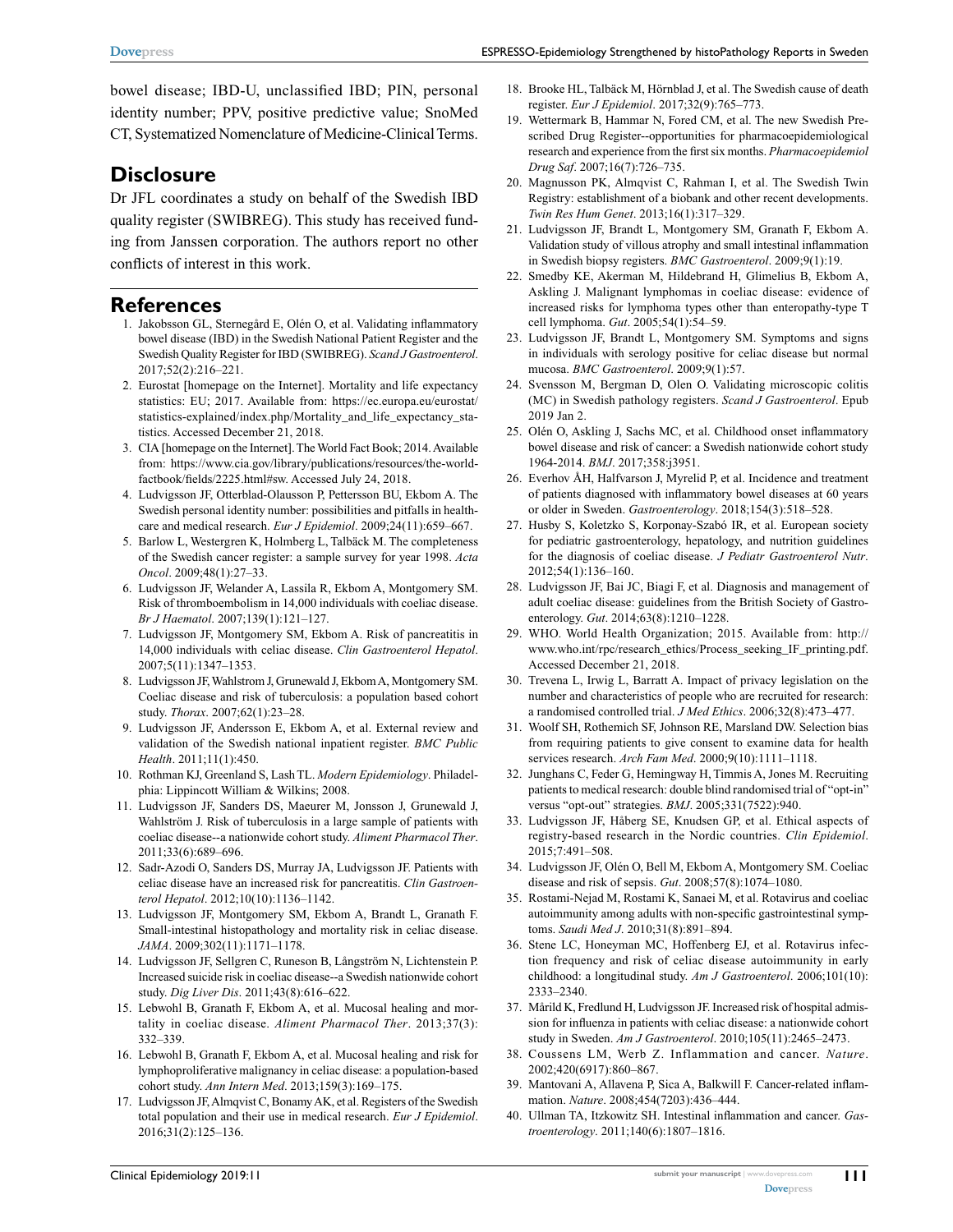- 41. Mellander MR, Ekbom A, Hultcrantz R, Löfberg R, Öst Å, Björk J. Microscopic colitis: a descriptive clinical cohort study of 795 patients with collagenous and lymphocytic colitis. *Scand J Gastroenterol*. 2016;51(5):556–562.
- 42. Wang SS, Vajdic CM, Linet MS, et al. Associations of non-Hodgkin Lymphoma (NHL) risk with autoimmune conditions according to putative NHL loci. *Am J Epidemiol*. 2015;181(6):406–421.
- 43. Kotlyar DS, Lewis JD, Beaugerie L, et al. Risk of lymphoma in patients with inflammatory bowel disease treated with azathioprine and 6-mercaptopurine: a meta-analysis. *Clin Gastroenterol Hepatol*. 2015;13(5):847–858.
- 44. Ludvigsson JF, Lebwohl B, Rubio-Tapia A, et al. Does celiac disease influence survival in lymphoproliferative malignancy? *Eur J Epidemiol*. 2013;28(6):475–483.
- 45. Ludvigsson JF, Lebwohl B, Rubio-Tapia A, Murray JA, Green PH, Ekbom A. Risk of lymphoproliferative malignancy in celiac patients with a family history of lymphoproliferative malignancy. *J Gastroenterol*. 2013;48(12):1324–1331.
- 46. Elfström P, Granath F, Ekström Smedby K, et al. Risk of lymphoproliferative malignancy in relation to small intestinal histopathology among patients with celiac disease. *J Natl Cancer Inst*. 2011;103(5):436–444.
- 47. Landgren O, Pfeiffer RM, Kristinsson SY, Björkholm M. Survival patterns in patients with Hodgkin's lymphoma with a pre-existing hospital discharge diagnosis of autoimmune disease. *J Clin Oncol*. 2010;28(34):5081–5087.
- 48. Ludvigsson JF, West J, Hubbard R, Card T. Neutral risk of lung cancer in adults with celiac disease--nationwide cohort study. *Lung Cancer*. 2012;78(3):179–184.
- 49. Snook JA, Dwyer L, Lee-Elliott C, Khan S, Wheeler DW, Nicholas DS. Adult coeliac disease and cigarette smoking. *Gut*. 1996;39(1):60–62.
- 50. Bitton A, Vutcovici M, Sewitch M, Suissa S, Brassard P. Mortality trends in Crohn's disease and ulcerative colitis: a population-based study in Québec, Canada. *Inflamm Bowel Dis*. 2016;22(2):416–423.
- 51. Piccirillo JF. Importance of comorbidity in head and neck cancer. *Laryngoscope*. 2000;110(4):593–602.
- 52. Peters HC, Liu X, Iqbal A, Cunningham LA, Tan SA. Colorectal cancer metastasis to the thymus gland: rare presentation of colorectal cancer as anterior mediastinal mass. *Case Rep Surg*. 2017;2017:6581965.
- 53. Raaschou P, Simard JF, Holmqvist M, Askling J; ARTIS Study Group. Rheumatoid arthritis, anti-tumour necrosis factor therapy, and risk of malignant melanoma: nationwide population based prospective cohort study from Sweden. *BMJ*. 2013;346:f1939.
- 54. Long MD, Martin CF, Pipkin CA, Herfarth HH, Sandler RS, Kappelman MD. Risk of melanoma and nonmelanoma skin cancer among patients with inflammatory bowel disease. *Gastroenterology*. 2012;143(2):390–399.
- 55. Singh H, Nugent Z, Demers AA, et al. Increased risk of nonmelanoma skin cancers among individuals with inflammatory bowel disease. *Gastroenterology*. 2011;141(5):1612–1620.
- 56. Dinan TG, Cryan JF. Gut-brain axis in 2016: brain-gut-microbiota axis - mood, metabolism and behaviour. *Nat Rev Gastroenterol Hepatol.* 2017;14(2):69–70.
- 57. Ludvigsson JF, Reutfors J, Ösby U, Ekbom A, Montgomery SM. Coeliac disease and risk of mood disorders – a general populationbased cohort study. *J Affect Disord*. 2007;99(1–3):117–126.
- 58. Butwicka A, Frisén L, Almqvist C, Zethelius B, Lichtenstein P. Risks of psychiatric disorders and suicide attempts in children and adolescents with type 1 diabetes: a population-based cohort study. *Diabetes Care*. 2015;38(3):453–459.
- 59. Mårild K, Størdal K, Bulik CM, et al. Celiac disease and anorexia nervosa: a nationwide study. *Pediatrics*. 2017;139(5):e20164367.
- 60. Gaines LS, Slaughter JC, Horst SN, et al. Association between affective-cognitive symptoms of depression and exacerbation of Crohn's disease. *Am J Gastroenterol*. 2016;111(6):864–870.
- 61. Gracie DJ, Guthrie EA, Hamlin PJ, Ford AC. Bi-directionality of brain–gut interactions in patients with inflammatory bowel disease. *Gastroenterology*. 2018;154(6):1635–1646.
- 62. Ludvigsson JF, Reichenberg A, Hultman CM, Murray JA. A nationwide study of the association between celiac disease and the risk of autistic spectrum disorders. *JAMA Psychiatry*. 2013;70(11):1224–1230.
- 63. Lebwohl B, Ludvigsson JF. Editorial: "brain fog" and coeliac disease – evidence for its existence. *Aliment Pharmacol Ther*. 2014;40(5):565.
- 64. Hadjivassiliou M, Sanders DD, Aeschlimann DP. Gluten-related disorders: gluten ataxia. *Dig Dis*. 2015;33(2):264–268.
- 65. Braamse AMJ, van Turenhout ST, Terhaar Sive Droste JS, et al. Factors associated with anxiety and depressive symptoms in colorectal cancer survivors. *Eur J Gastroenterol Hepatol*. 2016;28(7):831–835.
- 66. Fehér E, Pongor Éva, Altdorfer K, Kóbori L, Lengyel G. Neuroimmunomodulation in human autoimmune liver disease. *Cell Tissue Res*. 2013;354(2):543–550.
- 67. Papathanasiou A, Nikakis P, Bonakis A, et al. Rapidly progressive dementia as presenting feature in inflammatory bowel disease. *Alzheimer Dis Assoc Disord*. 2014;28(3):294–295.
- 68. Weimers P, Halfvarson J, Sachs MC, et al. Inflammatory bowel disease and Parkinson's disease: a Nationwide Swedish Cohort Study. *Inflamm Bowel Dis*. 2019 Jan 1;25(1):111–123.
- 69. Villumsen M, Aznar S, Pakkenberg B, Jess T, Brudek T. Inflammatory bowel disease increases the risk of Parkinson's disease: a Danish nationwide cohort study 1977–2014. *Gut*. 2019 Jan;68(1):18–24.
- 70. Ludvigsson JF, Zingone F, Tomson T, Ekbom A, Ciacci C. Increased risk of epilepsy in biopsy-verified celiac disease: a population-based cohort study. *Neurology*. 2012;78(18):1401–1407.
- 71. Bushara KO. Neurologic presentation of celiac disease. *Gastroenterology*. 2005;128(4):S92–S97.
- 72. Hadjivassiliou M, Grunewald RA, Lawden M, Davies-Jones GA, Powell T, Smith CM. Headache and CNS white matter abnormalities associated with gluten sensitivity. *Neurology*. 2001;56(3):385–388.
- 73. Ludvigsson JF, West J, Card T, Appelros P. Risk of stroke in 28,000 patients with celiac disease: a nationwide cohort study in Sweden. *J Stroke Cerebrovasc Dis*. 2012;21(8):860–867.
- 74. Lebwohl B, Emilsson L, Fröbert O, Einstein AJ, Green PH, Ludvigsson JF. Mucosal healing and the risk of ischemic heart disease or atrial fibrillation in patients with celiac disease; a population-based study. *PLoS One*. 2015;10(1):e0117529.
- 75. Ludvigsson JF, James S, Askling J, Stenestrand U, Ingelsson E. Nationwide cohort study of risk of ischemic heart disease in patients with celiac disease. *Circulation*. 2011;123(5):483–490.
- 76. Lebwohl B, Cao Y, Zong G, et al. Long term gluten consumption in adults without celiac disease and risk of coronary heart disease: prospective cohort study. *BMJ*. 2017;357:j1892.
- 77. Emilsson L, Carlsson R, James S, Hambraeus K, Ludvigsson JF. Followup of ischaemic heart disease in patients with coeliac disease. *Eur J Prev Cardiol*. 2013;22(1):83–90.
- 78. Emilsson L, James S, Ludvigsson JF. Ischaemic heart disease in first-degree relatives to coeliac patients. *Eur J Clin Invest*. 2014;44(4):359–364.
- 79. Emilsson L, Andersson B, Elfström P, Green PHR, Ludvigsson JF. Risk of idiopathic dilated cardiomyopathy in 29 000 patients with celiac disease. *J Am Heart Assoc*. 2012;1(3):e001594.
- 80. Vazquez-Garza E, Jerjes-Sanchez C, Navarrete A, Joya-Harrison J, Rodriguez D. Venous thromboembolism: thrombosis, inflammation, and immunothrombosis for clinicians. *J Thromb Thrombolysis*. 2017;44(3):377–385.
- 81. Bernstein CN, Nugent Z, Targownik LE, Singh H, Lix LM. Predictors and risks for death in a population-based study of persons with IBD in Manitoba. *Gut*. 2015;64(9):1403–1411.
- 82. Jess T, Frisch M, Simonsen J. Trends in overall and cause-specific mortality among patients with inflammatory bowel disease from 1982 to 2010. *Clin Gastroenterol Hepatol*. 2013;11(1):43–48.
- 83. Grainge MJ, West J, Card TR, Holmes GK. Causes of death in people with celiac disease spanning the pre- and post-serology era: a population-based cohort study from Derby, UK. *Am J Gastroenterol*. 2011;106(5):933–9.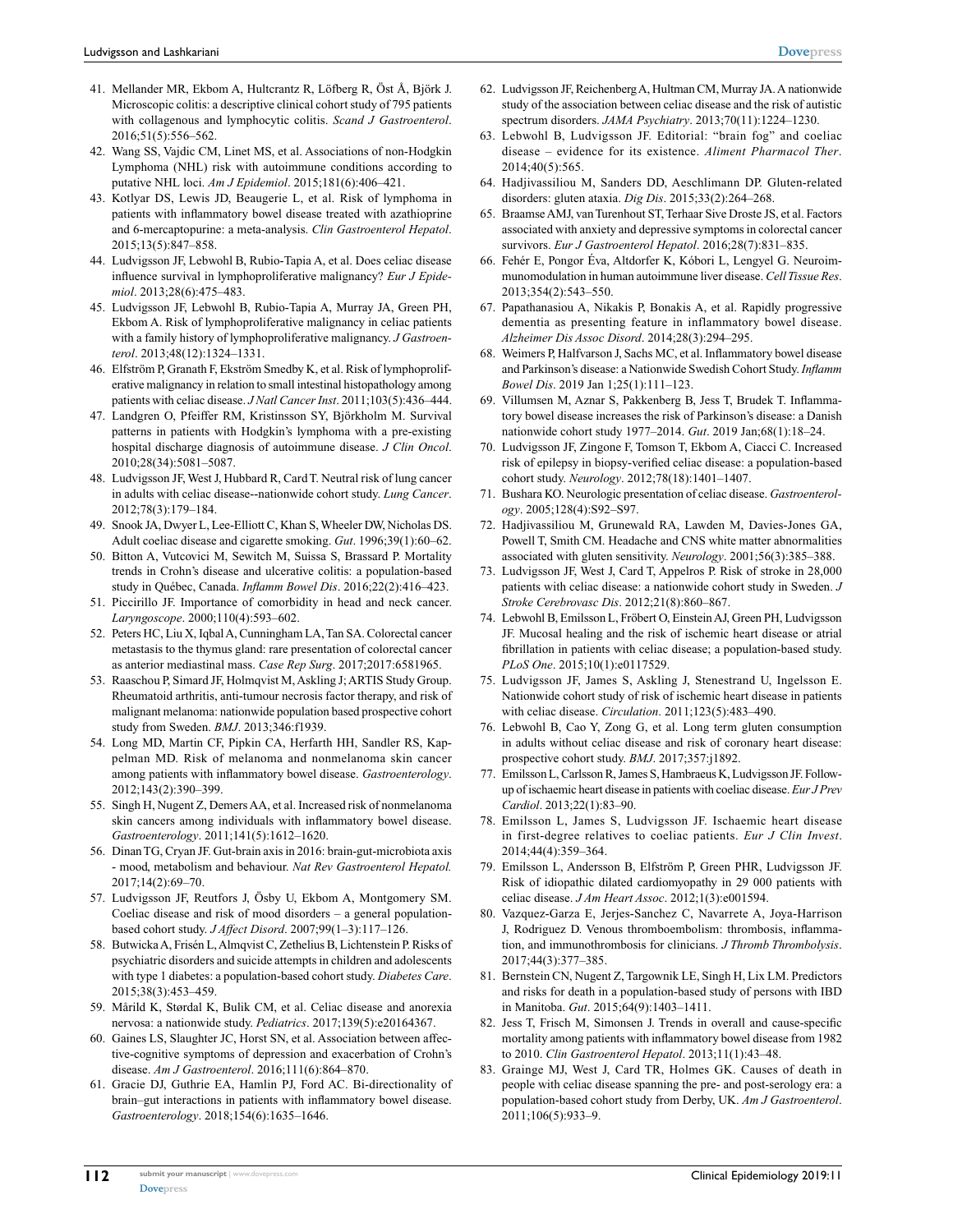- 84. Zingone F, Abdul Sultan A, Crooks CJ, Tata LJ, Ciacci C, West J. The risk of community-acquired pneumonia among 9803 patients with coeliac disease compared to the general population: a cohort study. *Aliment Pharmacol Ther*. 2016;44(1):57–67.
- 85. Moayyedi P, Burch N, Akhtar-Danesh N, et al. Mortality rates in patients with Barrett's oesophagus. *Aliment Pharmacol Ther*. 2008;27(4):316–320.
- 86. Kårhus LL, Gunnes N, Størdal K, et al. Influenza and risk of later celiac disease: a cohort study of 2.6 million people. *Scand J Gastroenterol*. 2018;53(1):15–23.
- 87. Tjernberg AR, Ludvigsson JF. Children with celiac disease are more likely to have attended hospital for prior respiratory syncytial virus infection. *Dig Dis Sci*. 2014;59(7):1502–1508.
- 88. Laszkowska M, Roy A, Lebwohl B, Green PH, Sundelin HE, Ludvigsson JF. Nationwide population-based cohort study of celiac disease and risk of Ehlers-Danlos syndrome and joint hypermobility syndrome. *Dig Liver Dis*. 2016;48(9):1030–1034.
- 89. Ludvigsson JF, Michaelsson K, Ekbom A, Montgomery SM. Coeliac disease and the risk of fractures – a general population-based cohort study. *Aliment Pharmacol Ther*. 2007;25(3):273–285.
- 90. Heikkilä K, Pearce J, Mäki M, Kaukinen K. Celiac disease and bone fractures: a systematic review and meta-analysis. *J Clin Endocrinol Metab*. 2015;100(1):25–34.
- 91. Lebwohl B, Michaëlsson K, Green PHR, Ludvigsson JF. Persistent mucosal damage and risk of fracture in celiac disease. *J Clin Endocrinol Metab*. 2014;99(2):609–616.
- 92. Weiss RJ, Wick MC, Ackermann PW, Montgomery SM. Increased fracture risk in patients with rheumatic disorders and other inflammatory diseases – a case-control study with 53,108 patients with fracture. *J Rheumatol*. 2010;37(11):2247–2250.
- 93. Card T, West J, Hubbard R, Logan RFA. Hip fractures in patients with inflammatory bowel disease and their relationship to corticosteroid use: a population based cohort study. *Gut*. 2004;53(2):251–255.
- 94. Welander A, Prütz K-G, Fored M, Ludvigsson JF. Increased risk of end-stage renal disease in individuals with coeliac disease. *Gut*. 2012;61(1):64–68.
- 95. Welander A, Sundelin B, Fored M, Ludvigsson JF. Increased risk of IgA nephropathy among individuals with celiac disease. *J Clin Gastroenterol*. 2013;47(8):678–683.
- 96. Ludvigsson J, Montgomery S, Ekbom A. Celiac disease and risk of adverse fetal outcome: a population-based cohort study. *Gastroenterology*. 2005;129(2):454–463.
- 97. Ludvigsson JF, Montgomery SM, Ekbom A. Coeliac disease in the father and risk of adverse pregnancy outcome: a population-based cohort study. *Scand J Gastroenterol*. 2006;41(2):178–185.
- 98. Hagström H, Höijer J, Ludvigsson JF, et al. Adverse outcomes of pregnancy in women with non-alcoholic fatty liver disease. *Liver Int*. 2016;36(2):268–274.
- 99. Wikström Shemer E, Marschall HU, Ludvigsson JF, et al. Intrahepatic cholestasis of pregnancy and associated adverse pregnancy and fetal outcomes: a 12-year population-based cohort study. *BJOG*. 2013;120(6):717–723.
- 100. Ludvigsson JF, Bergquist A, Ajne G, Kane S, Ekbom A, Stephansson O. A population-based cohort study of pregnancy outcomes among women with primary sclerosing cholangitis. *Clin Gastroenterol Hepatol*. 2014;12(1):95–100.
- 101. Stokkeland K, Ludvigsson JF, Hultcrantz R, et al. Increased risk of preterm birth in women with autoimmune hepatitis – a nationwide cohort study. *Liver Int*. 2016;36(1):76–83.
- 102. Ludvigsson JF, Lebwohl B, Ekbom A, et al. Outcomes of pregnancies for women undergoing endoscopy while they were pregnant: a nationwide cohort study. *Gastroenterology*. 2017;152(3): 554–563.
- 103. Ludvigsson JF, Marschall HU, Hagstrom H, Höijer J, Stephansson O. Pregnancy outcome in women undergoing liver biopsy during pregnancy: a nationwide population-based cohort study. *Hepatology*. 2018;68(2):625–633.
- 104. Stephansson O, Larsson H, Pedersen L, et al. Crohn's disease is a risk factor for preterm birth. *Clin Gastroenterol Hepatol*. 2010;8(6):509–515.
- 105. Kaijser M, Akre O, Cnattingius S, Ekbom A. Preterm birth, low birth weight, and risk for esophageal adenocarcinoma. *Gastroenterology*. 2005;128(3):607–609.
- 106. Forssell L, Cnattingius S, Bottai M, et al. Increased risk of Barrett's esophagus among individuals born preterm or small for gestational age. *Clin Gastroenterol Hepatol*. 2013;11(7):790–794.
- 107. Mårild K, Ludvigsson JF, Størdal K. Current evidence on whether perinatal risk factors influence coeliac disease is circumstantial. *Acta Paediatr*. 2016;105(4):366–375.
- 108. Elfström P, Montgomery SM, Kämpe O, Ekbom A, Ludvigsson JF. Risk of thyroid disease in individuals with celiac disease. *J Clin Endocrinol Metab*. 2008;93(10):3915–3921.
- 109. Elfström P, Montgomery SM, Kämpe O, Ekbom A, Ludvigsson JF. Risk of primary adrenal insufficiency in patients with celiac disease. *J Clin Endocrinol Metab*. 2007;92(9):3595–3598.
- 110. Elfström P, Sundström J, Ludvigsson JF. Systematic review with metaanalysis: associations between coeliac disease and type 1 diabetes. *Aliment Pharmacol Ther*. 2014;40(10):1123–1132.
- 111. Mollazadegan K, Kugelberg M, Montgomery SM, Sanders DS, Ludvigsson J, Ludvigsson JF. A population-based study of the risk of diabetic retinopathy in patients with type 1 diabetes and celiac disease. *Diabetes Care*. 2013;36(2):316–321.
- 112. Mollazadegan K, Sanders DS, Ludvigsson J, Ludvigsson JF. Longterm coeliac disease influences risk of death in patients with type 1 diabetes. *J Intern Med*. 2013;274(3):273–280.
- 113. Leeds JS, Hopper AD, Hadjivassiliou M, Tesfaye S, Sanders DS. High prevalence of microvascular complications in adults with type 1 diabetes and newly diagnosed celiac disease. *Diabetes Care*. 2011;34(10):2158–2163.
- 114. Lebwohl B, Spechler SJ, Wang TC, Green PH, Ludvigsson JF. Use of proton pump inhibitors and subsequent risk of celiac disease. *Dig Liver Dis*. 2014;46(1):36–40.
- 115. Gabriel SE, Jaakkimainen L, Bombardier C. Risk for serious gastrointestinal complications related to use of nonsteroidal anti-inflammatory drugs. A meta-analysis. *Ann Intern Med*. 1991;115(10):787–796.
- 116. Khalili H, Higuchi LM, Ananthakrishnan AN, et al. Oral contraceptives, reproductive factors and risk of inflammatory bowel disease. *Gut*. 2013;62(8):1153–1159.
- 117. Rubio-Tapia A, Hill ID, Kelly CP, Calderwood AH, Murray JA; American College of Gastroenterology. ACG clinical guidelines: diagnosis and management of celiac disease. *Am J Gastroenterol*. 2013;108(5):656–676.